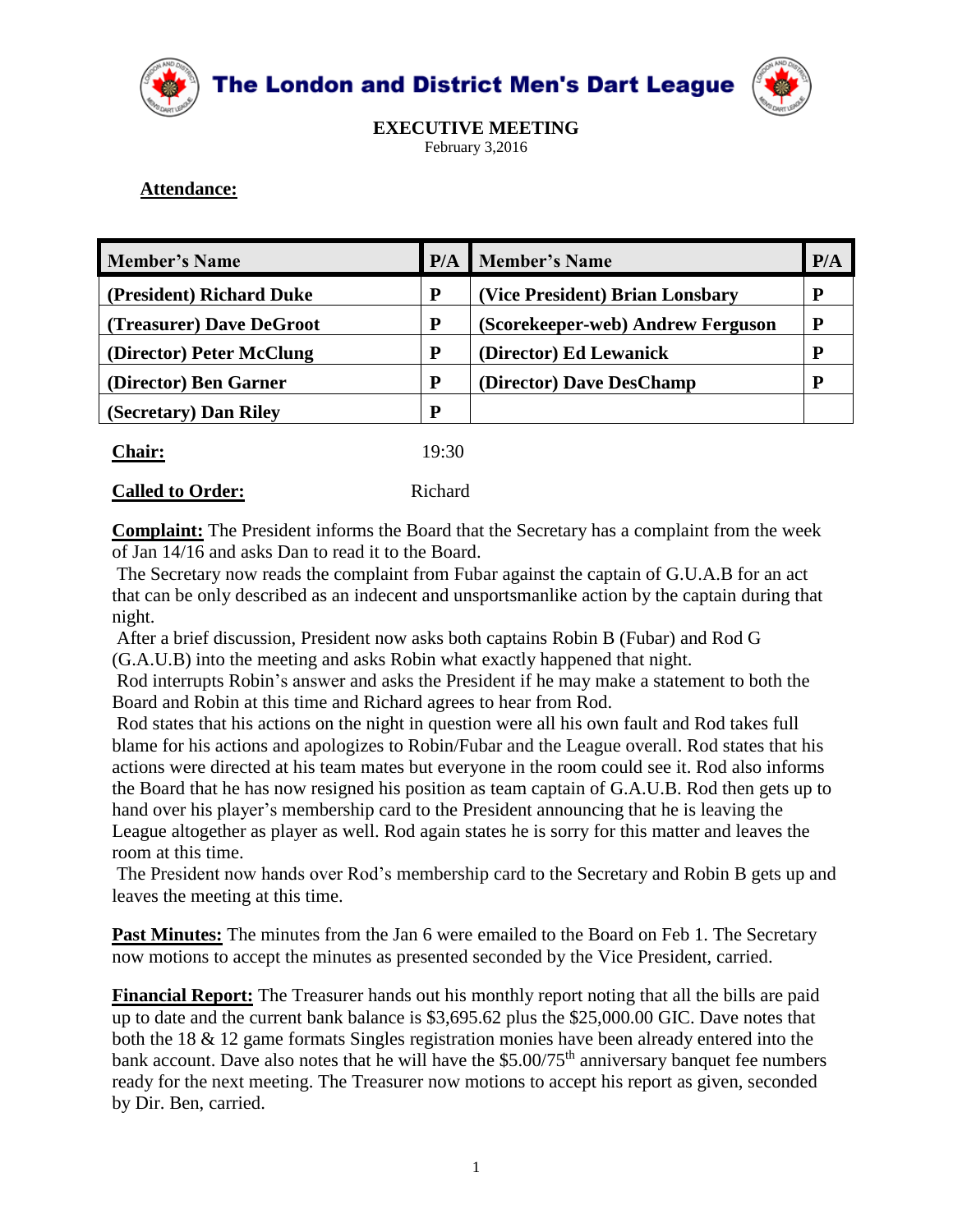

**The London and District Men's Dart League** 



**EXECUTIVE MEETING** February 3,2016

## **Reports of Officers:**

The President starts by stating he is glad to say there is a few new possible venues for next season. Richard says that these new venues are interested in joining and possibly sponsoring teams for next season. Richard also hands over the tournament papers for the 12 game format singles to the Scorekeeper. The registration total for the 12 game format was \$96.00 which was given to the Treasurer on the night of play.

The President carries on with his report by stating he went to and talked to the owner of Players. Richard states that the owner refused to purchase new dart boards to replace the current boards used at Players. Richard does explain that the owner of Players does have some other dart boards downstairs at the venue and he will bring up two boards to replace the current ones in use and he will purchase new boards next year. Richard does say he did see the replacement boards and they look just fine.

Richard also hands over some emails to the Vice President about banquet suggestions and also informs the Board that both Jeff Beeswax and Rob O'Donnell have volunteered to be on the Financial Review Committee so far.

The Scorekeeper states that there are now printable versions of the standings of the League on the website. Andrew states that anyone can now print off a copy of the standings for the League. Andrew also states that he has had a problem getting access to the League with the new laptop but he will contact Execulink and straighten this problem out.

Dir. Dave hands over the 18 game format singles paperwork to the Scorekeeper and states that the Treasurer already has the registration money (\$102.00) with a \$2.00 donation. Dave notes that they had too many players to run a round robin so they had to run a knock tournament instead.

Dir. Pete hands over \$50.00 in registration money to the Treasurer for the Premier format singles, Pete also hands the paperwork over to the Scorekeeper.

Dir. Ben reports that he has some of the missing venue inspection reports and hands them over to the Secretary. Ben states that there are two venues still outstanding he will get them inspected by the end of this week.

Dir. Ed reports he has \$32.00 in registration fees for the 16 game format singles, which he hands over to the Treasurer and Ed also hands the paperwork over to the Scorekeeper.

The Secretary reports he has \$84.00 in registration money from the singles in the 6 game format, which Dan hands over to the Treasurer and the paperwork to the Scorekeeper. Dan also hands over a paper copy of this month's phone and internet bill to the Treasurer along with the \$55.00 that he pays each month. Dan also hands over the new and replacement players list which has nobody on it. Dan expresses his concerns about the lack of players being signed up this year since we normally have a lot of new players signed before the end of January.

Dan also reports that the new laptop is working fine and Dan is getting used to it, but Dan is stilling using the old computer right now as a back up system of now.

Both the Treasurer and Vice President have no report at this time.

### **Old Business:**

The Secretary now asks about the registration fees the three players that were allowed to join/replace the former players in the Singles League and when they are supposed to pay.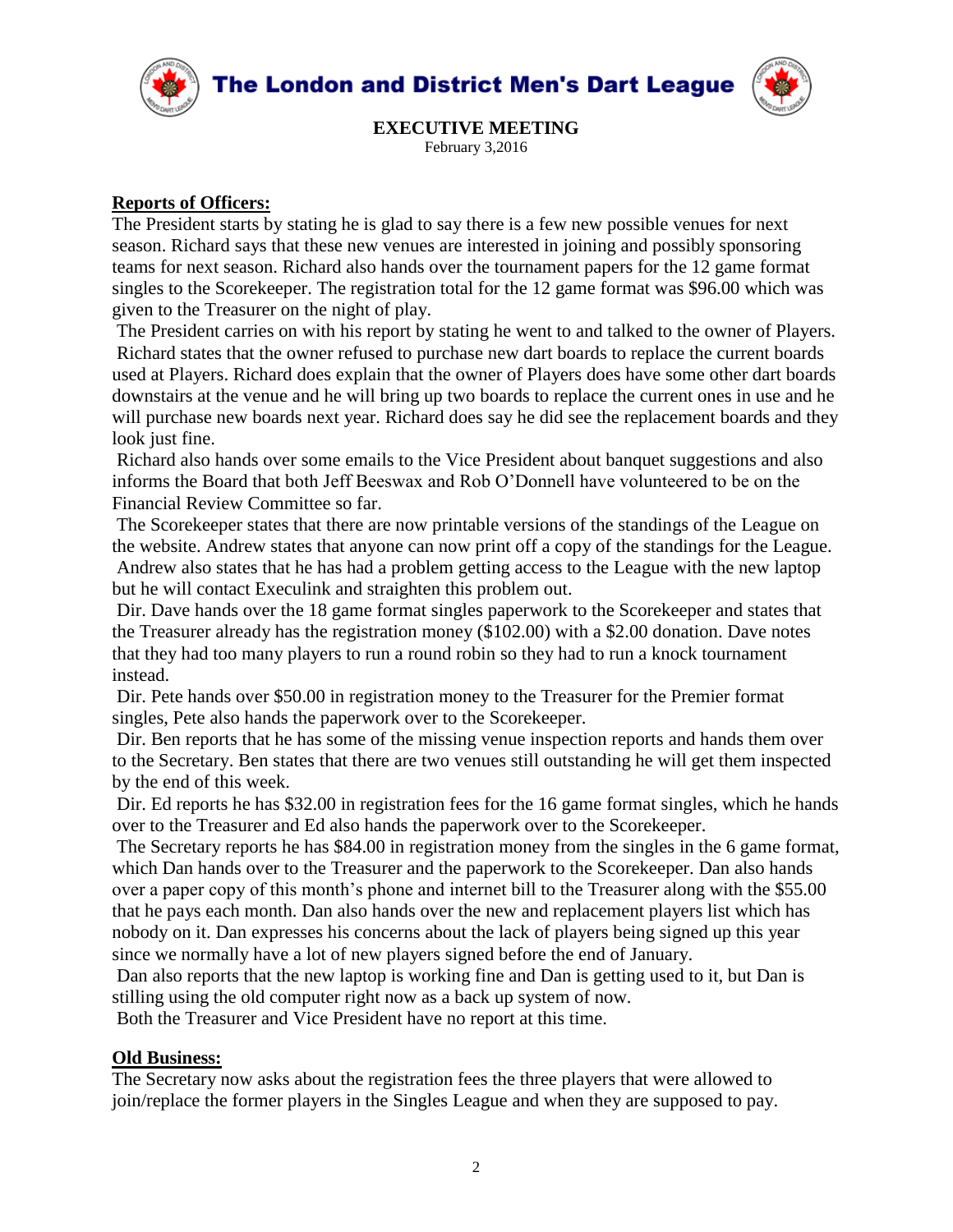

The London and District Men's Dart League



# **EXECUTIVE MEETING**

#### February 3,2016

Dir. Dave suggests that those players get a reduced fee since they are only playing half the season in the Singles League, but Dave is informed the rulebook does not allow any reduced rates.

The Scorekeeper informs the Board that one of those players had quit the Singles League so we need to get the money from two players only.

After some discussion on this matter it is agreed that the Treasurer will look into this matter and report back at the March meeting.

The Secretary now hands over the League banner that was picked up from Bolt Signs which the Scorekeeper will place it in the lock up at the Eagles.

The Vice President now discusses what the trophies/plaques will look like this year. Brian states that he would like to see the League go with plaques and that they will all be the same size, but with different colour's ( $1<sup>st</sup>$  Gold,  $2<sup>nd</sup>$  Silver and  $3<sup>rd</sup>$  Bronze). We also maybe trying to get the teams together for pictures for the  $1<sup>st</sup>$ ,  $2<sup>nd</sup>$  and  $3<sup>rd</sup>$  place teams because Brian is researching the possibility of having the team pictures on the plaques if possible.

Some discussion now happens on this matter and it is decided we need some more information on to make a proper decision.

The President now suggests that the League give the  $1<sup>st</sup>$  place teams a trophy/plaque for their home venues to display, since there are no big divisional trophies to hand out anymore. These trophies/plaques will have the League logo and team name/format and possibly team players on these awards. Richard adds in that this trophy/plaque will be a onetime use each season.

Some discussion on this matter now takes place and it is agreed to talk about this matter closer to the end of the season.

The Vice President now states that he has been given one quote for DJ services for this year's banquet. Brian also states that he believes it's hard not to go back to Vanrock Sound since they do a good job every year we have used their services.

After some discussion it is agreed that the President will book Vanrock Sound for this year's banquet.

The President would like to see the start of purchasing of prizes for the banquet. Richard would like to see the prizes be somewhere around \$50 each at least.

The Vice President now says he will have the final meal decision by April and that the Hellenic Centre doesn't have long tables, they only have round tables so when it's time to decide where every team will sit we will know what tables we will have to use.

A break is now taken 20:42 -20:54

The Scorekeeper now states that he has asked the Usual Suspects (winners of the Wes Harris Charity) who they would like to have the \$100 donation given to and they have said to make that cheque out to the Heart and Stroke Fund.

The Scorekeeper also asks Dir. Ben for some help with some website issues Andrew is experiencing, but no real changes can be done to the website until after the season is over.

The Treasurer now gives a copy of the invoice for the laptop purchases to the Secretary for his files and Dave also asks Dan to prepare an inventory list of assets for the Financial Review Committee.

Both the Secretary and Scorekeeper now each pay the \$20 fee to the Treasurer for their share of the costs for the new Executive shirts.

The Treasurer now states that all Board members have now paid up the \$20 for our Executive shirts with the exception of Dir. Ed who doesn't have to pay due to the past Board vote.